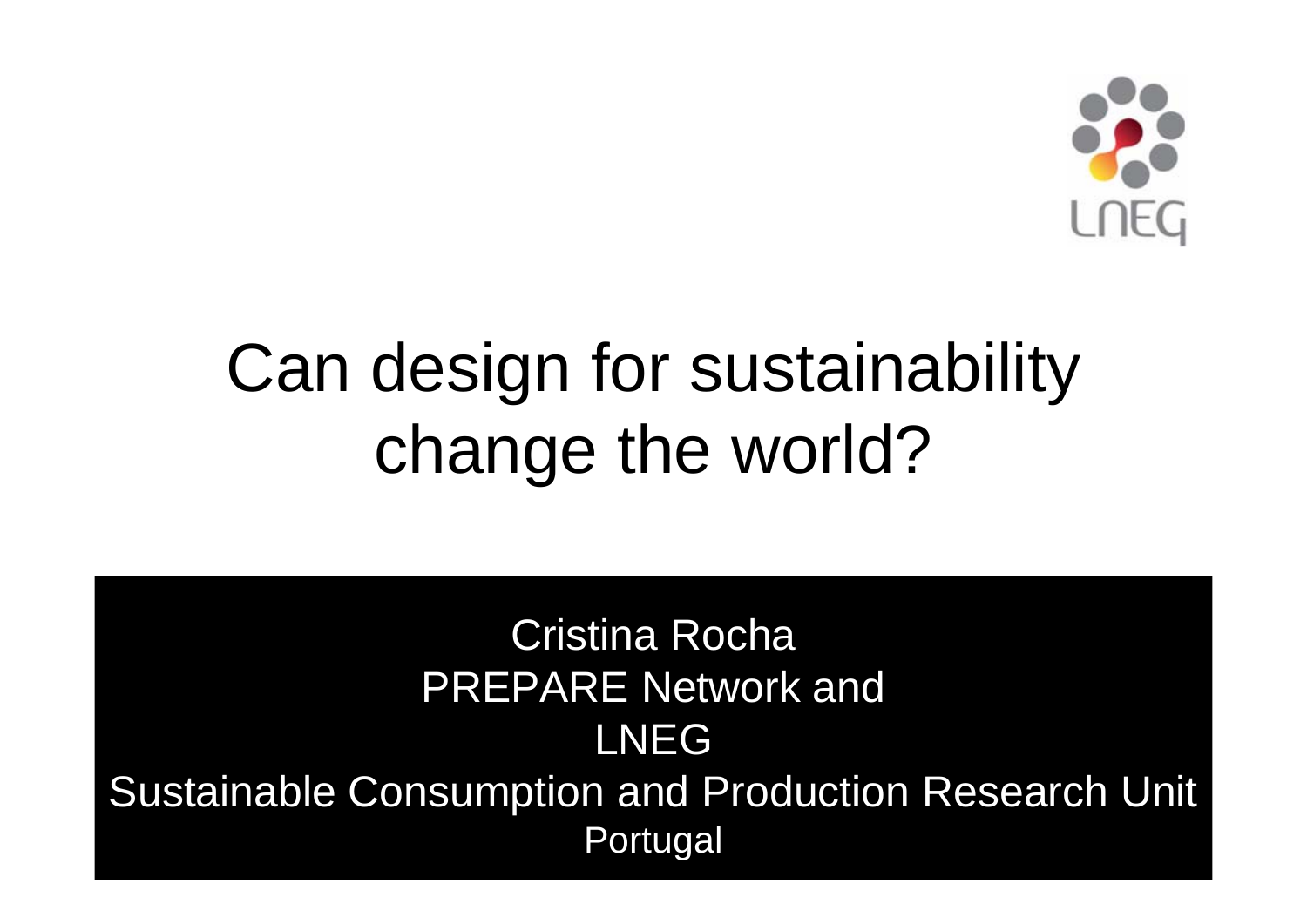

- Informal, independent European network functioning since 1990
- Experts in the field of sustainable consumption and production
- Members come from research institutions, consultancy, governments, industry and international organizations
- 15 countries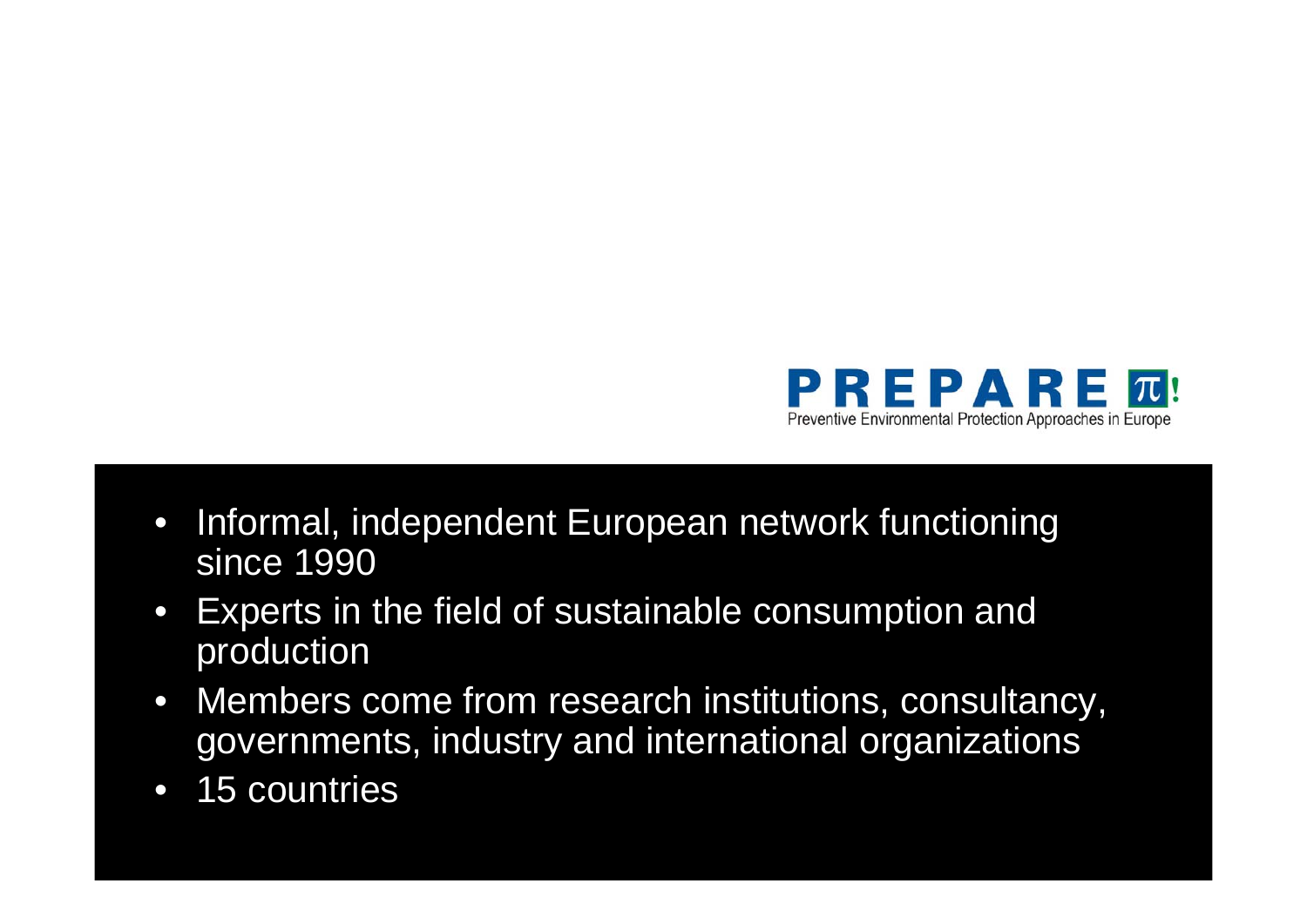

- Joint development of new ideas and initiatives
- Exchange of information and dissemination of knowledge and skills
- Cooperation between research, public administration and businesses
- The stimulation of R&D projects on SCP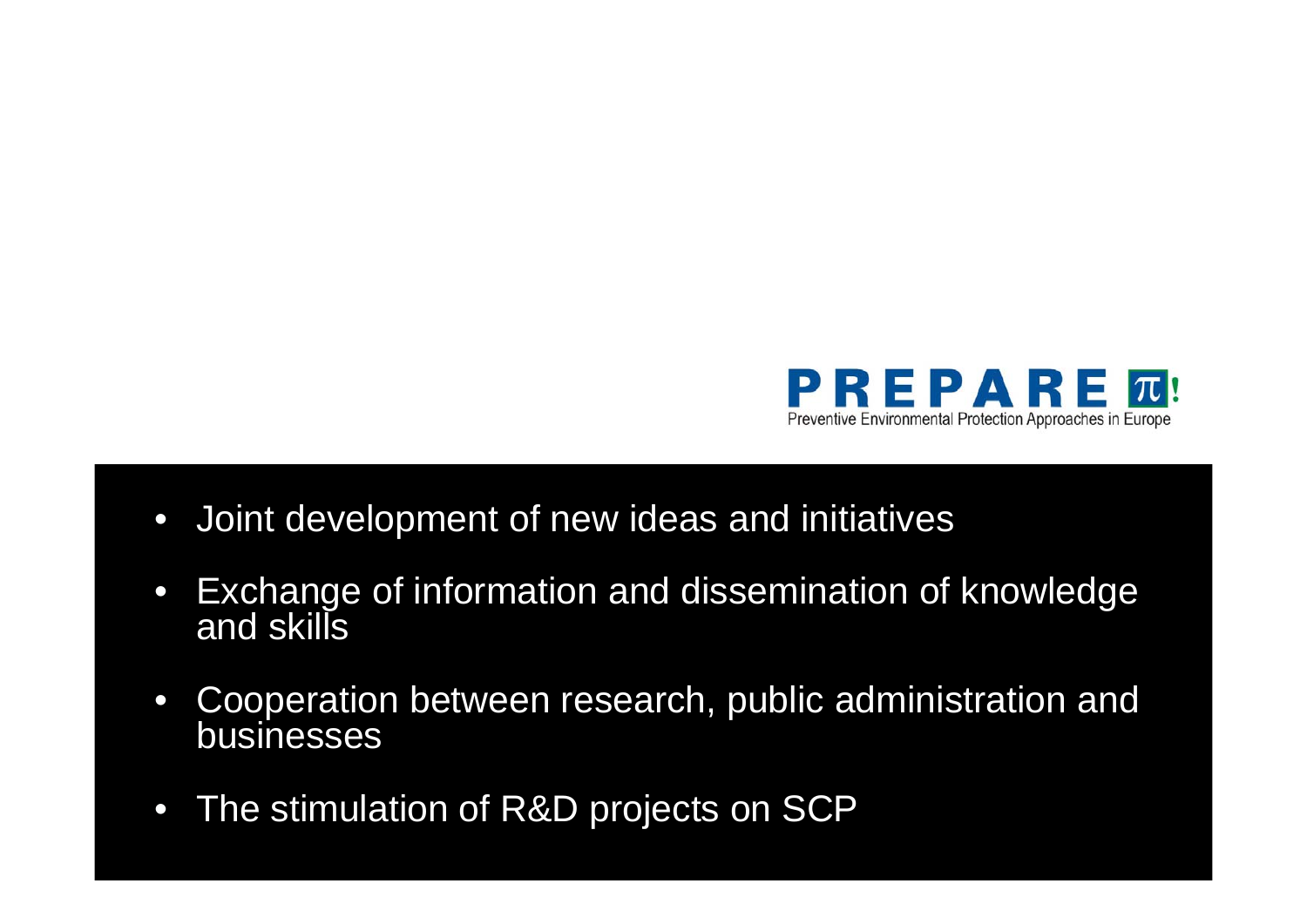

- Network activities Aim at the expansion of the network
- Research activities Aim at initiating and supporting innovative research and development on SCP
- Program activities Promote the implementation of policy and research programs related to sustainable development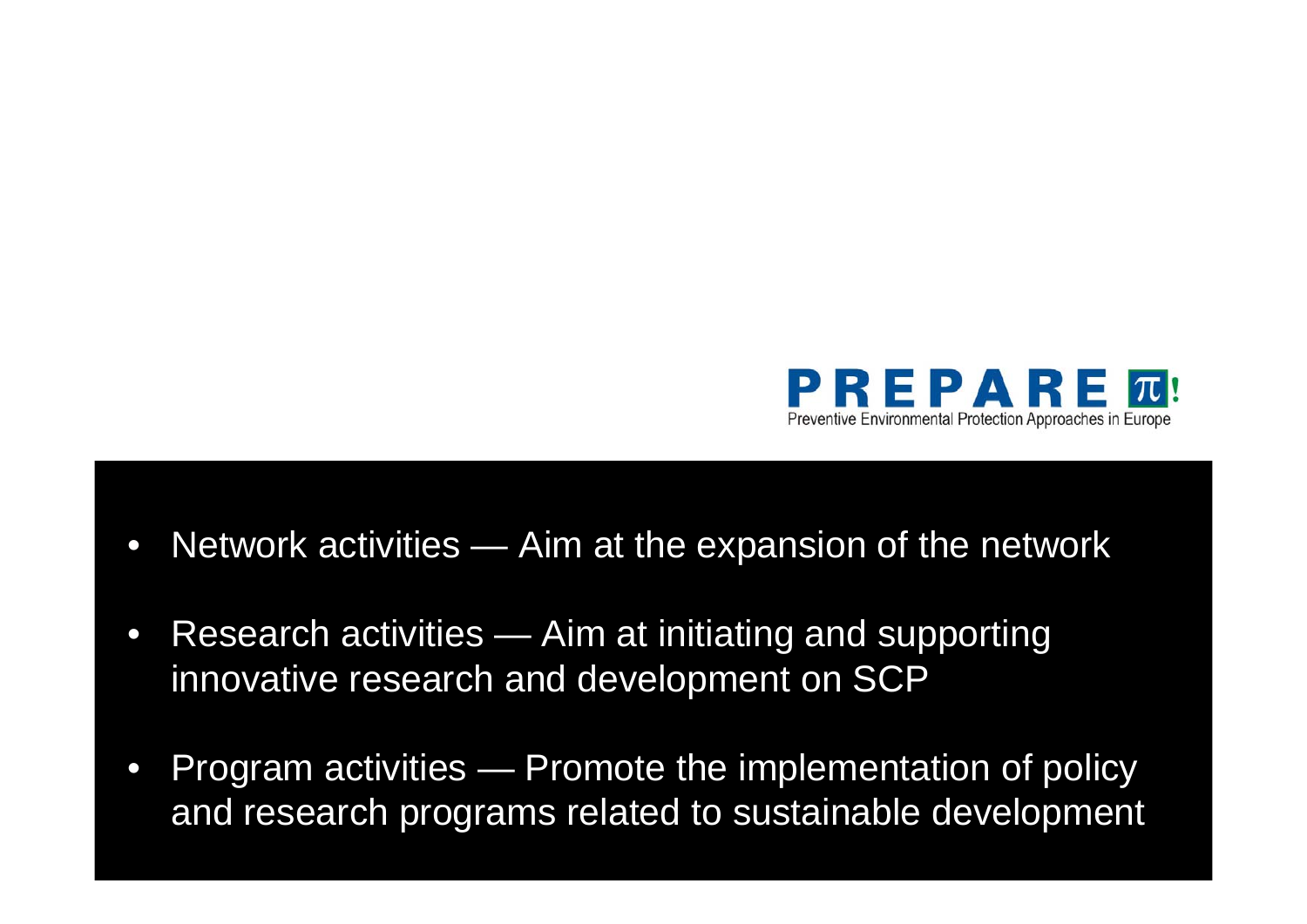

- Core Group Meetings + Market Places + Thematic Groups Meetings + Projects Meetings
	- Social responsibility
	- Sustainable buildings
	- Sustainable consumption and production
	- Low carbon technologies and systems
	- Sustainable tourism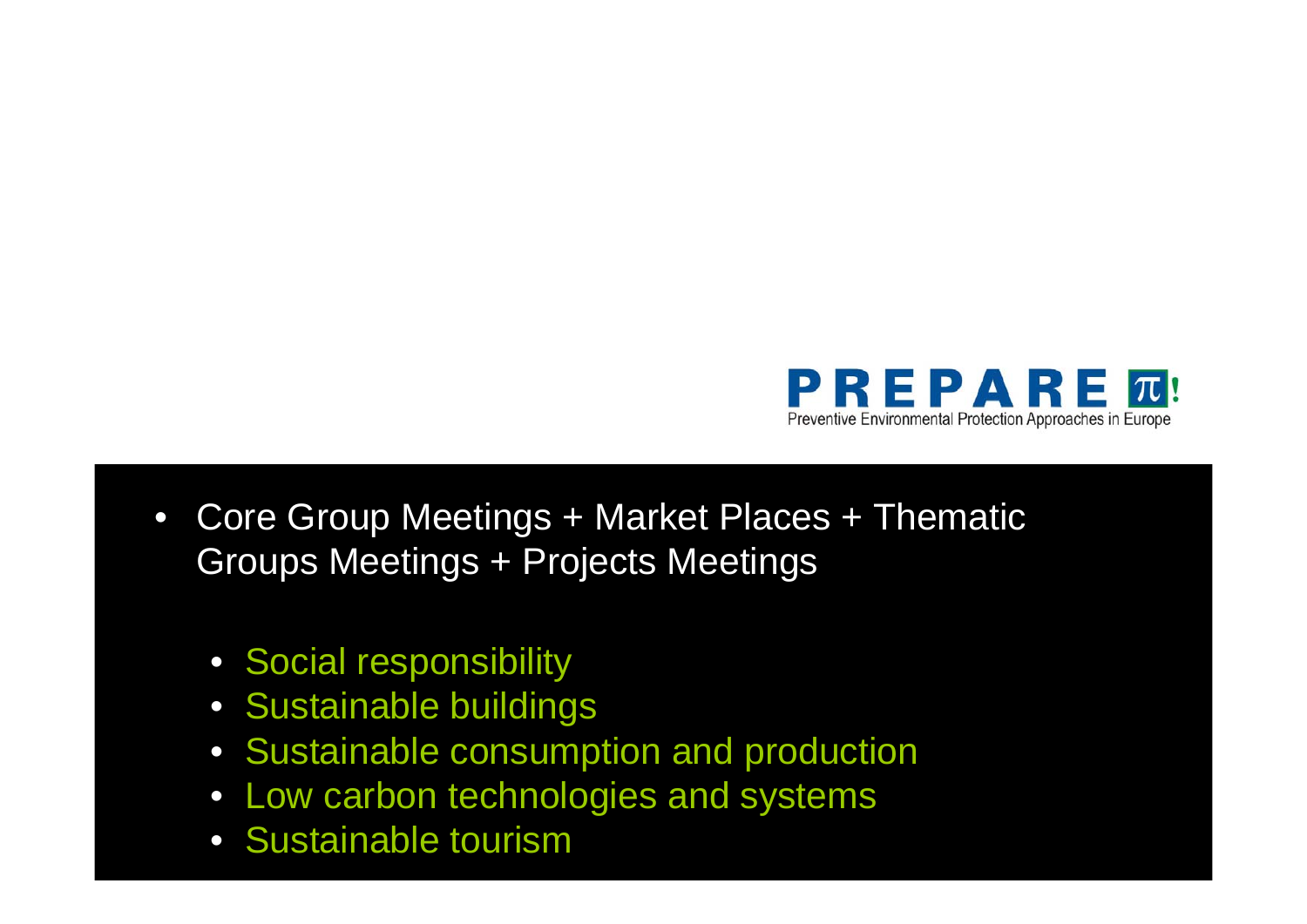

## PREPARE round trip 1990 – 2009

#### Denmark: Aalborg Univ stig@hirsbak.dk

The

j.d.moller@gmail.com

#### **www.prepare-net.com**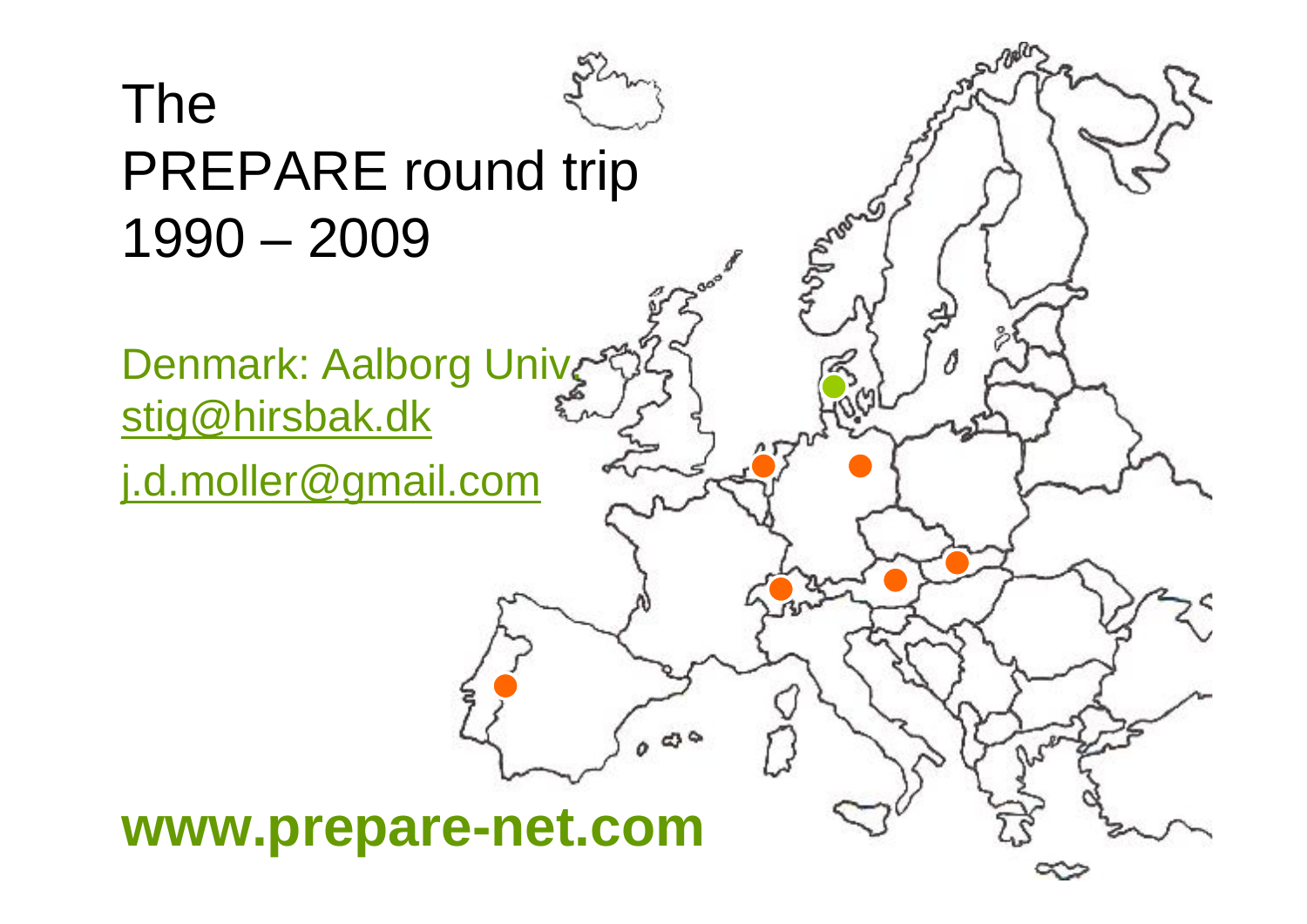

### Ecodesign and SME's

- Easy to engage different functions in ecodesign
- Analytical tools not enough, idea generation tools are very important
- Existing ecodesign tools appropriate to early stages of product development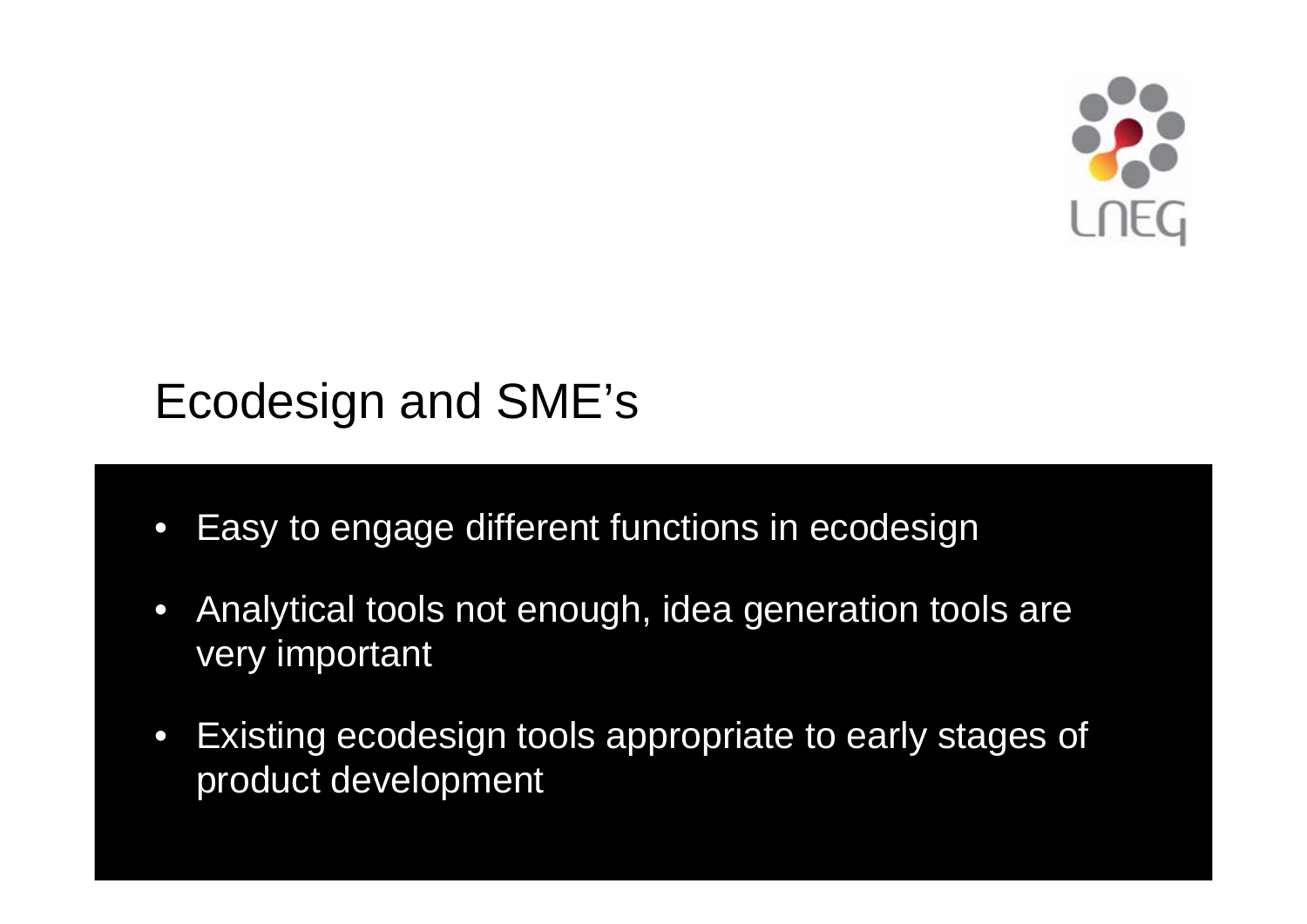

### Ecodesign and SME's

- Need of environmental (social) information on materials and technologies for detailed design
- Need for systematic integration of ecodesign in companies' strategies and practices
- Market pull...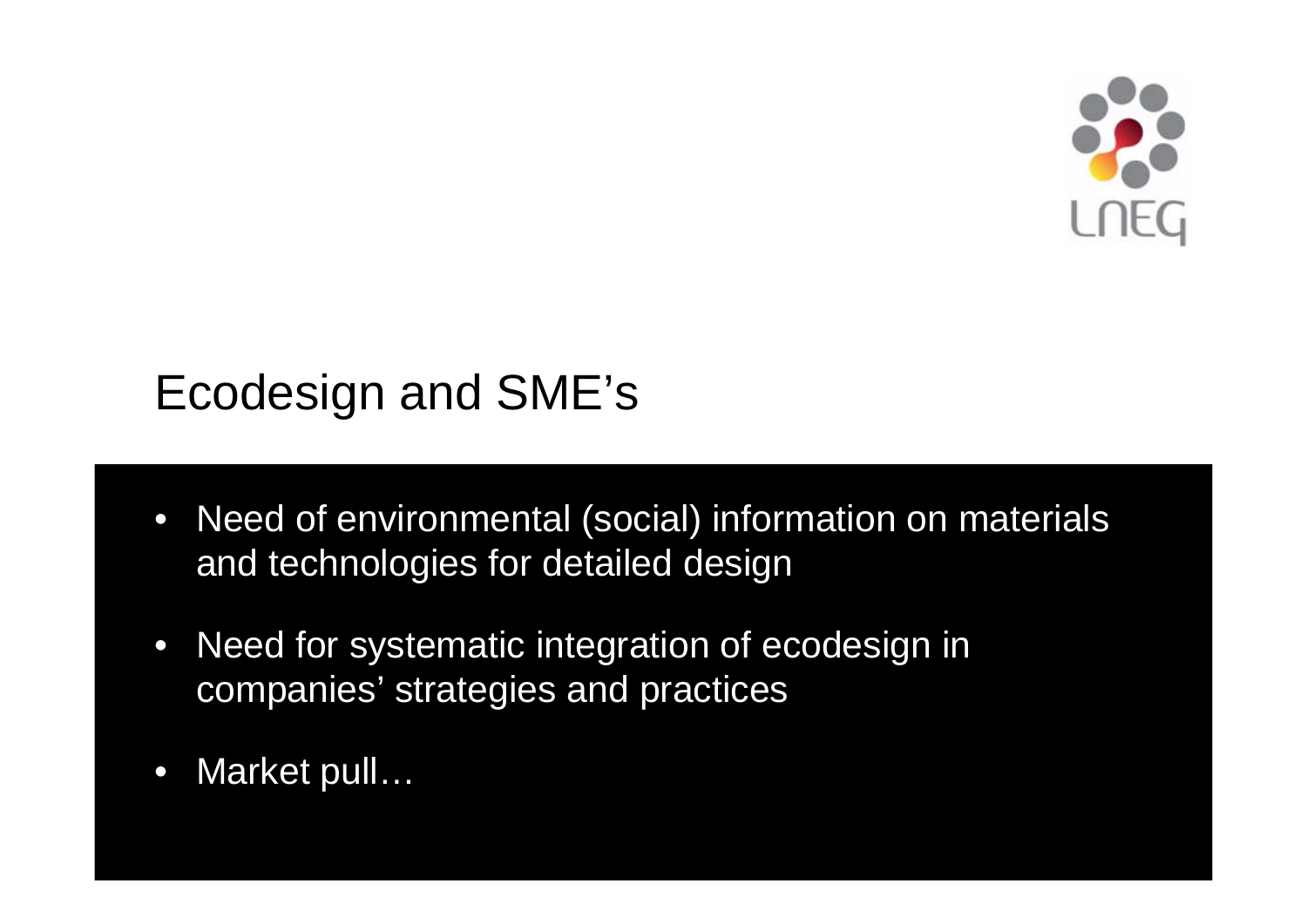

## PO(E)MS

- 1999 2000 research work at TU Delft, PMZ programme NL, business management systems such as Philips'
- 2003 UNE 150-301 Environmental management of design and development process. Design for environment
- 2009? IEC 62430 Environmentally conscious design of electric and electronic products and systems
- 2011? ISO 14006 Environmental management systems – Guidelines on ecodesign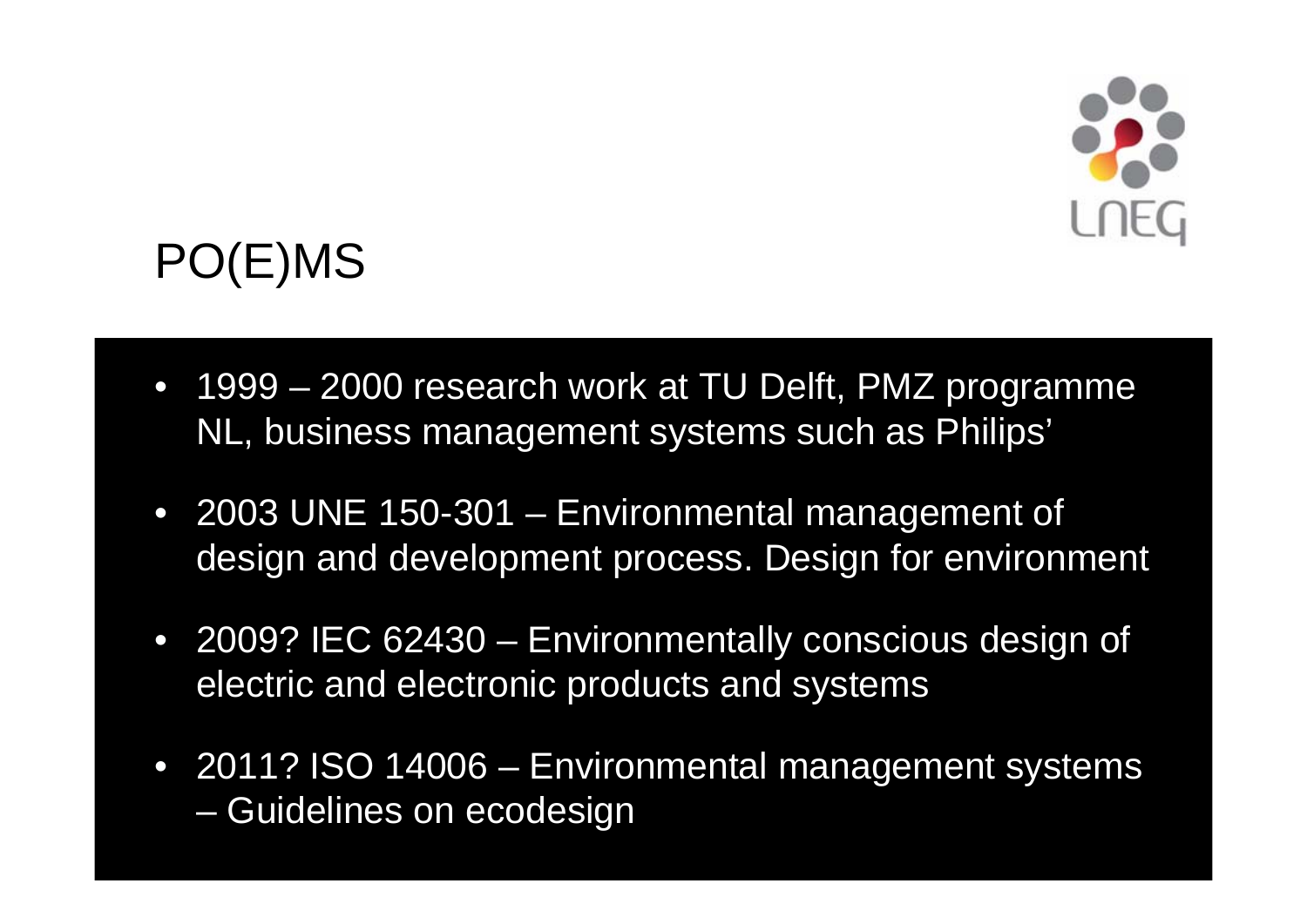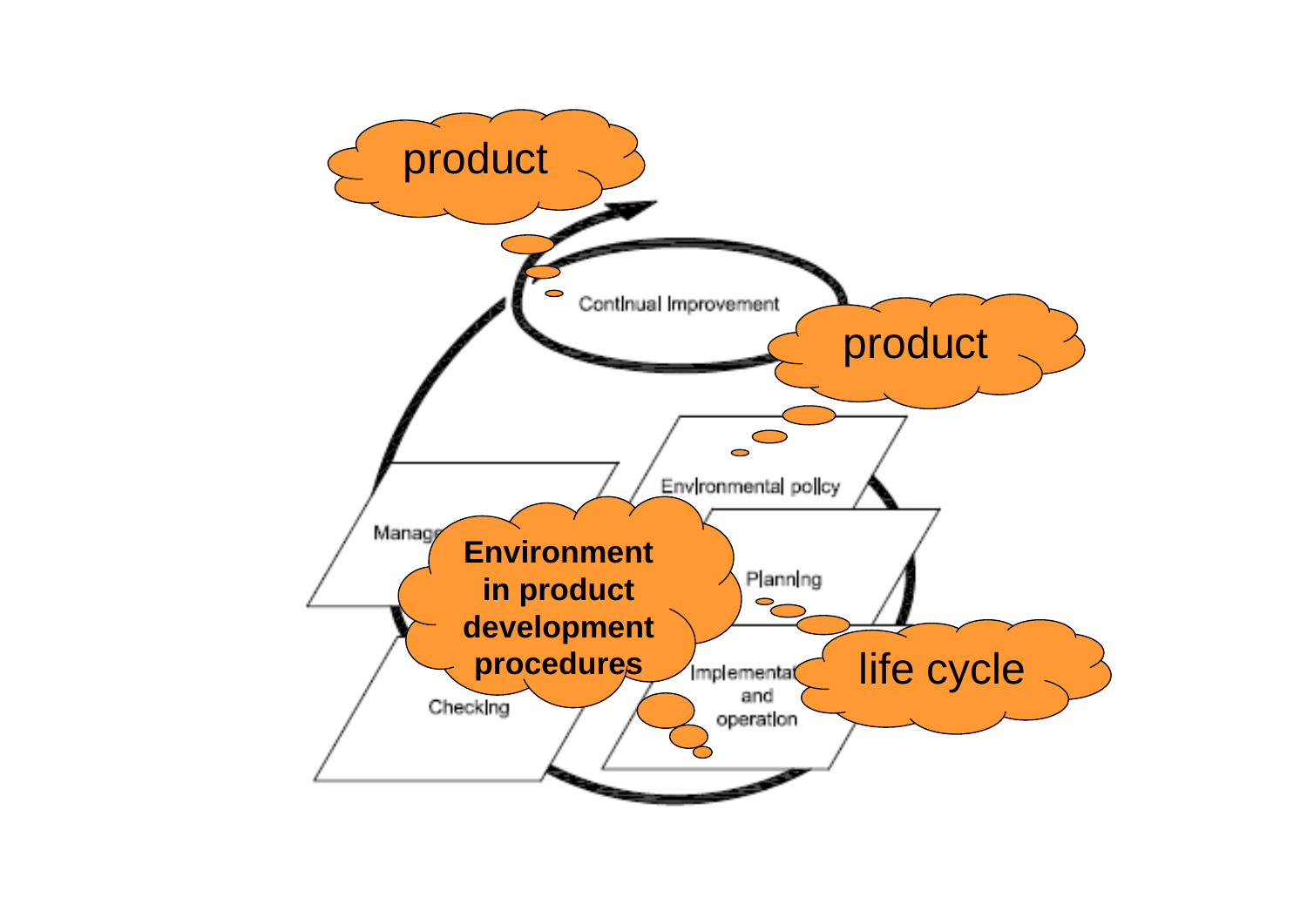#### **Basic Concept IEC 62430**



22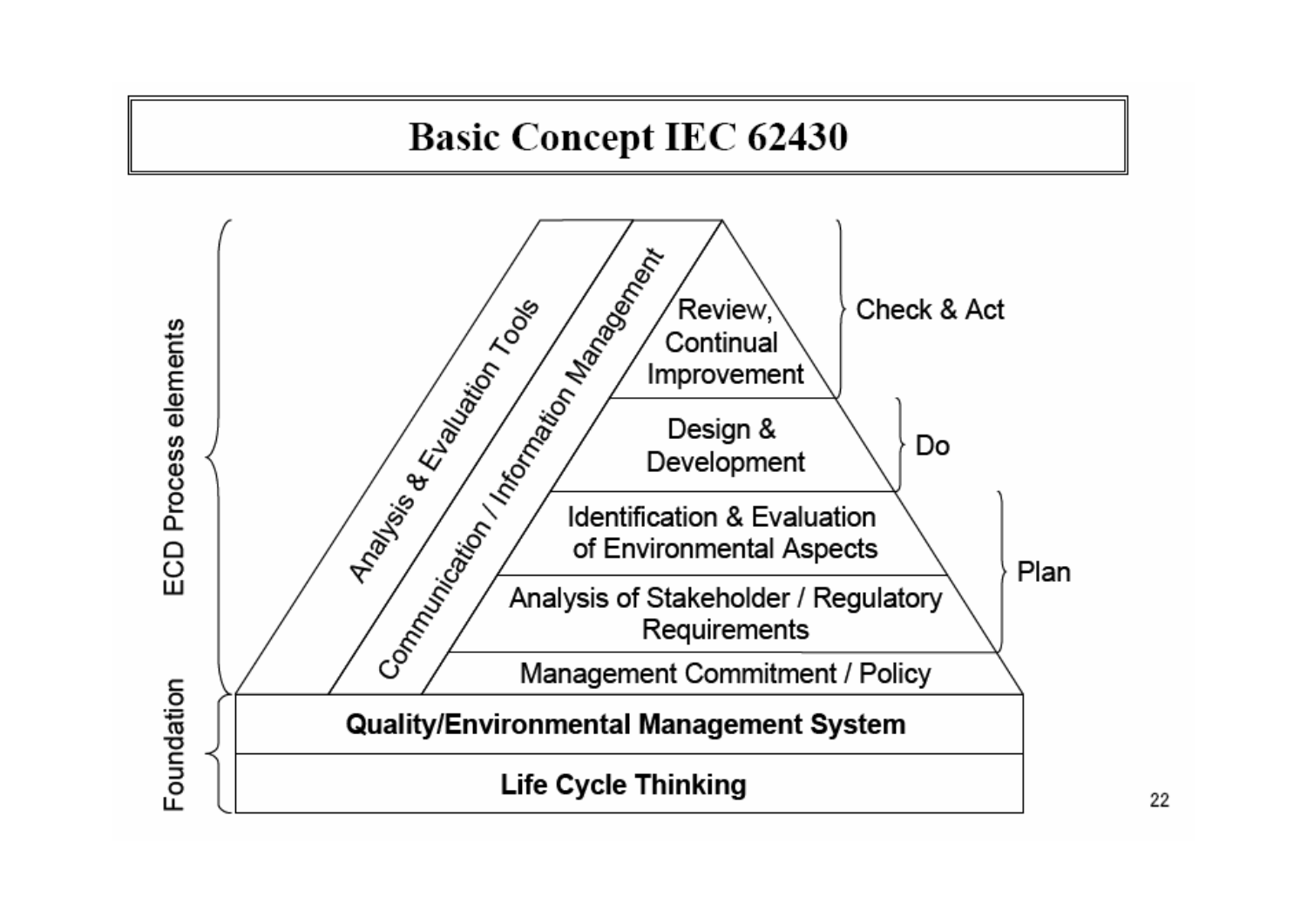

#### ISO 14001: 170 000 certifications worldwide (estimation)